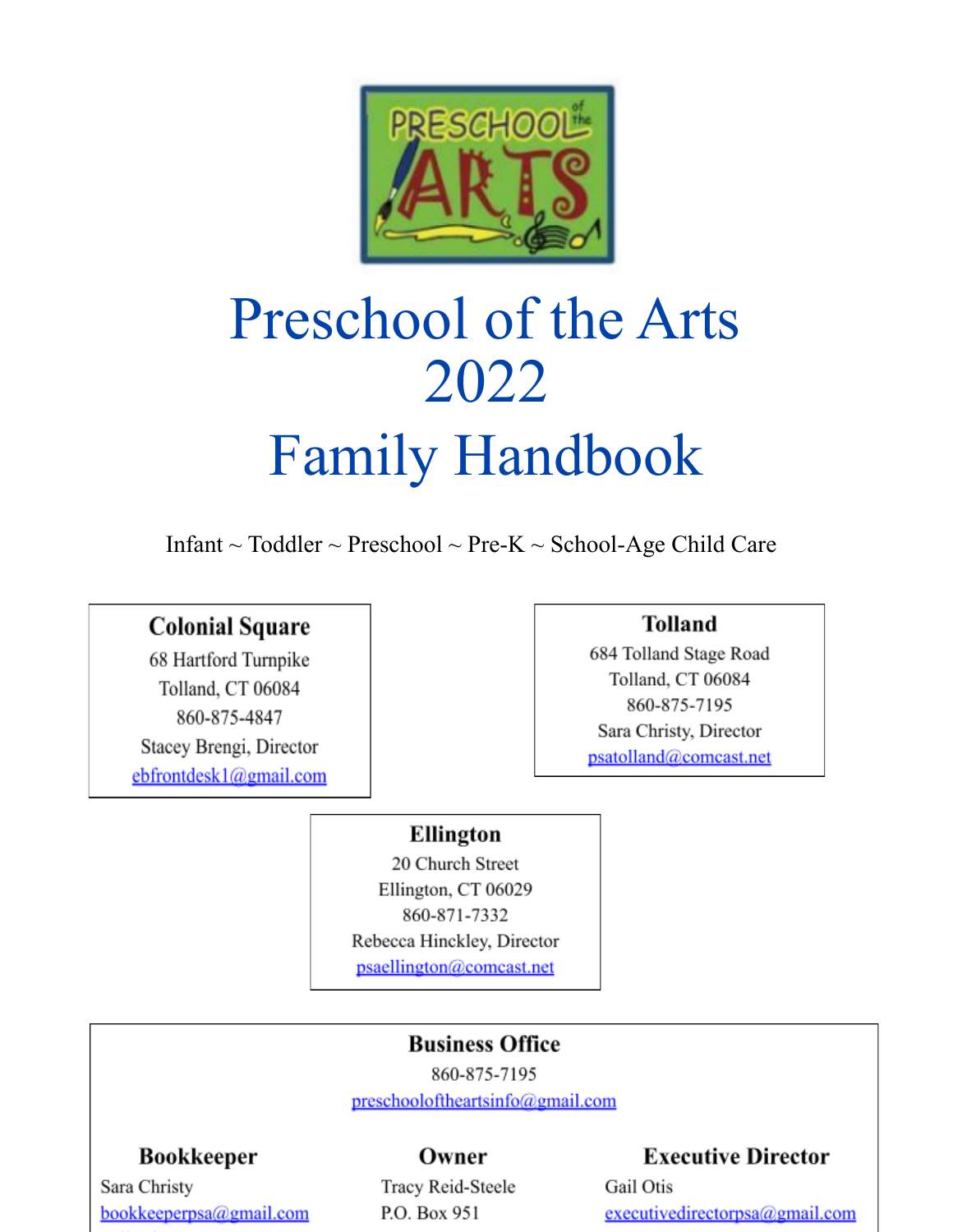#### **PRESCHOOL OF THE ARTS**

#### **MISSION**

The mission of Preschool of the Arts is to provide a quality early childhood education using a diverse curriculum. Our experienced, nurturing staff uses the arts to guide all children to their own level of academic excellence.

#### **PHILOSOPHY**

The philosophy of Preschool of the Arts is to create an atmosphere where students, parents, and staff are comfortable expressing themselves in a positive manner, where they feel affirmed for who they are and what they have to say. We will provide an environment that fosters integrity and honesty at every level. We believe children learn best through play and the discovery of concepts that are a result of their own curiosity and creativity.

#### **ACCIDENT/INJURY**

The director (or Assistant Director, head teacher) of the center is responsible for decisions about the care of your child in your absence. In case of a serious injury, we will contact the parent/guardian and the child's physician. If necessary, we will also call an ambulance. If your child needs to be transported and a parent is not available, the child will be transported by ambulance. The school has an accident insurance policy for each child, but it is the responsibility of you, the parents/guardians, to assume any additional expense that may not be covered. The school maintains a file of parent/guardian consent forms agreeing to this provision. It is to your child's benefit that you keep the school up to date on emergency contacts and other pertinent health information. An incident report is given to the parent/guardian relaying the accounting of the accident/injury in writing. If a child receives an injury to the head or face, the parent/guardian will be contacted by phone.

#### **ADMINISTRATION**

Tracy Reid-Steele performs the administrative functions of Preschool of the Arts. All payments and correspondence about tuition and enrollment should be sent to:

Preschool of the Arts P.O. Box 951 Tolland, CT 06084

All program questions should be sent to the directors. Billing questions may be emailed to bookkeeperpsa@gmail.com. All other inquiries may be directed to preschooloftheartsinfo@gmail.com. or [executivedirectorpsa@gmail.com.](mailto:executivedirectorpsa@gmail.com) Payments and forms may be returned to your center as well.

#### **ADMISSION and ENROLLMENT**

Preschool of the Arts is open to all children who may benefit from our type of program, regardless of race, nationality, or creed. Our program accepts children as young as six weeks of age. For preschool, the child must be age three (or two years, eight months with written parental permission). It is also a requirement that the child be toilet-trained to enter preschool.

Parents/guardians and children are required to visit the school and meet with the director prior to admission. Parents/guardians are also encouraged to bring their child(ren) for an orientation visit before attending his or her first day.

Items necessary for enrollment or re-enrollment: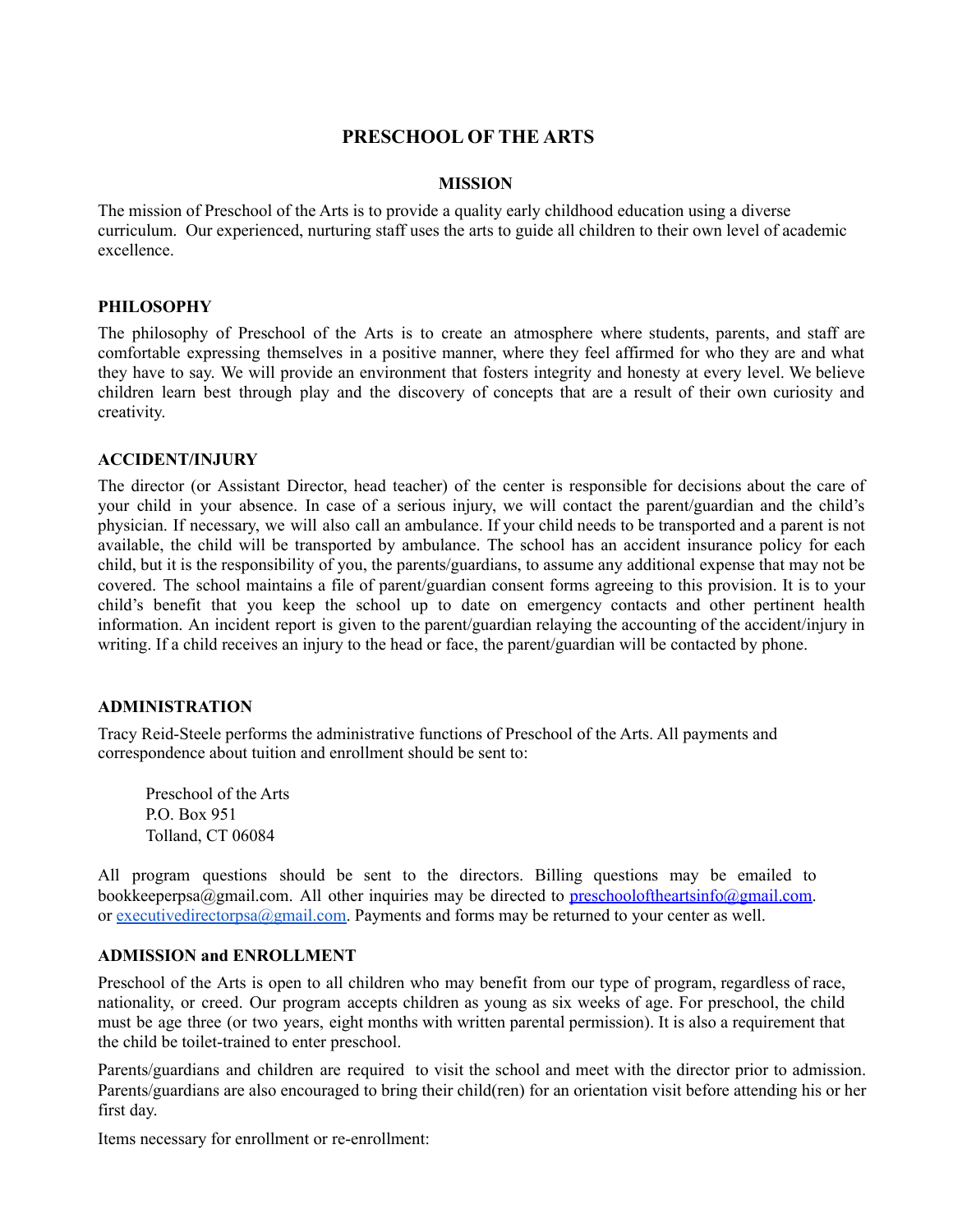To secure a place in our program:

• Application/Medical Treatment Form/Walking Permission Form - online

• Registration Form & Fee - given to administration (Infant spots also require deposit)

To attend, these must be on file at least five days before the child's first day of school:

- State of Connecticut Child Health Record required within the last 12 months for under school age children (within the last 24 months for school age children) to include all required vaccinations
- Signed tuition contract
- First tuition payment or mutually agreed payment plan
- Signature stating you have read the Family Handbook
- Administration of Prescription Drug form
- Administration of non-prescription drug form

#### **ARRIVALAND PICK-UP**

Each family is assigned a security code upon registration. This unique code allows access to the building during business hours. A PARENT, GUARDIAN OR DESIGNATED REPRESENTATIVE MUST SIGN INTO BRIGHTWHEEL WITH THE TIME OF ARRIVAL AND DEPARTURE EVERY TIME THEIR CHILD ATTENDS PSA.

**Hours:** The centers are open 6:30am - 5:45pm

**Arrival:** Children signed in by caregiver on the ipad.

Parents are encouraged to arrive prior to 9:00 AM so children can fully participate in the planned program. If your child is not attending, it is your responsibility to notify the school.

**Pick-up:** Children signed out by their caregiver through Brightwheel on the ipad. Any person unknown to staff at pick-up time will be asked to provide a photo ID. **We ask parents of children who stay until closing to** arrive by 5:30pm, so the child will not be rushed, and the teacher has time to discuss the child's day with **the parent.**

**Late Charge:** If a child is picked up late, the family will be charged a \$25 late fee. If the child is picked up more than 15 minutes after the closing time of 5:45 p.m., there will be an additional dollar per minute imposed.

If a family is late more than three times, they will be charged \$15 for every five minutes they are late. After 30 minutes the PSA staff will revert to the Closing/Abuse policy which is dictated by DCF. Chronic late pick-ups are cause for dismissal.

Please note the following policy concerning a child who is not picked up within 30 minutes of contracted pick up time and whose parent or guardian has not called in:

**The staff will attempt to contact a responsible party in the following order** (There will be at least two staff members 18 years or older on the premises.) This policy is prescribed by the CT Department of Children and Families**:**

- 1. The parent/guardian.
- 2. An emergency back-up person.
- 3. Any person identified on the informational sheet.
- 4. The DCF HOTLINE to initiate a referral if unable to locate anyone.
- 5. The police department to alert them that a child has been abandoned.
	- The teacher or administrator must remain with the child until the child is picked up or DCF responds.

PSA reminds parents that leaving a young child unattended in your car while dropping off or picking up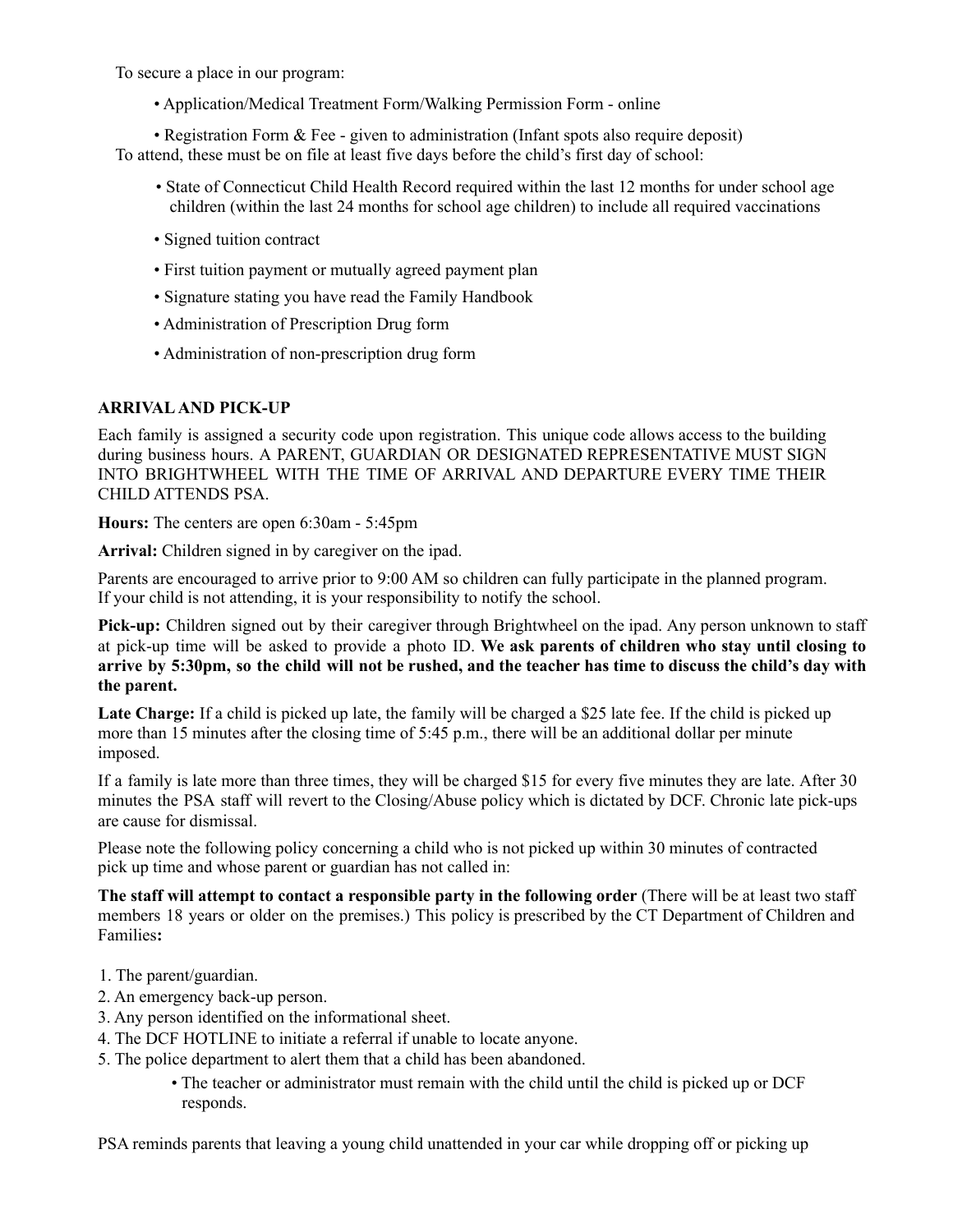another child is a violation of DCF regulations.

#### **BIRTHDAYS**

Every student's birthday is celebrated during snack time according to the caregiver's wishes. Caregivers are encouraged to send cupcakes or cookies to be shared with the other children in the room. **Please keep in mind we are a peanut free facility.**

#### **BITING POLICY**

Preschool of the Arts recognizes that biting is a common behavior that is exhibited by young children as part of normal child development. We will address the behavior in a positive and appropriate manner. Children bite for reasons relating to their developmental stage, expression of their feelings, or their environment, so our response to this will include observation, understanding, teaching, and environmental changes.

When a biting incident occurs, staff will immediately move the biter away from the victim. The staff's response to the biter will be a message of disapproval with words such as, "Biting Hurts!" or "No Biting!"

The victim will be comforted, wound examined, and first aid given to the area. If the skin is not broken, the bite area will be washed with soap and water, and an ice pack will be applied. If skin is broken, pressure will be applied to stop bleeding, the wound will be washed with soap and water, and an ice pack will be applied. When skin is broken, the parents of the victim will be called immediately, as they may choose to seek medical attention. The staff involved will complete an incident report that will be signed by the victim's parent/guardian as well as the biter's parent/guardian and given to the director for each child's file.

The director will review the incident reports and work with the staff to determine action that we can take to prevent future incidents of biting. Actions may include shadowing the biter, change in classroom environment, and/or teaching the biter more appropriate ways of expressing feelings.

Ongoing biting behavior will be handled as any other challenging behavior outlined in our discipline policy. To try and find a pattern of behavior, the teachers will keep a biting journal. All staff will maintain confidentiality of the children involved in biting incidents.

#### **CLOTHING**

Since children are both inside and outside each day and are participating in fascinating and possibly messy activities, we ask that you follow the guidelines below to assure the well-being and safety of your child.

- **Sturdy shoes**—No sandals or clogs. Slippers are appropriate for indoor use only during winter months.
- **Water play footwear (for summer)** Crocs, water shoes, or similar trip/skid resistant footwear. No flip flops.
- **Layered clothing**—Sweaters/jackets and long pants in spring and fall.
- **Fastenings**—Please avoid complicated fasteners.
- **Extra clothing**—Every child is required to have two extra sets of clothing in case of toilet accidents, mud, spill, etc. (Please remember to change this extra set to coincide with the season and growth of your child.)
- **Inclement weather**—Raincoats, suitable head covering, mittens, boots, snow pants, and heavy jackets in winter. If the weather is cool, please provide a sweater underneath.
- **Label, Label, Label!** –Please label every article of clothing, especially boots, snow pants, hats, and mittens in case items are misplaced. Although we make every effort to keep track of each child's belongings, PSA is not responsible for lost items.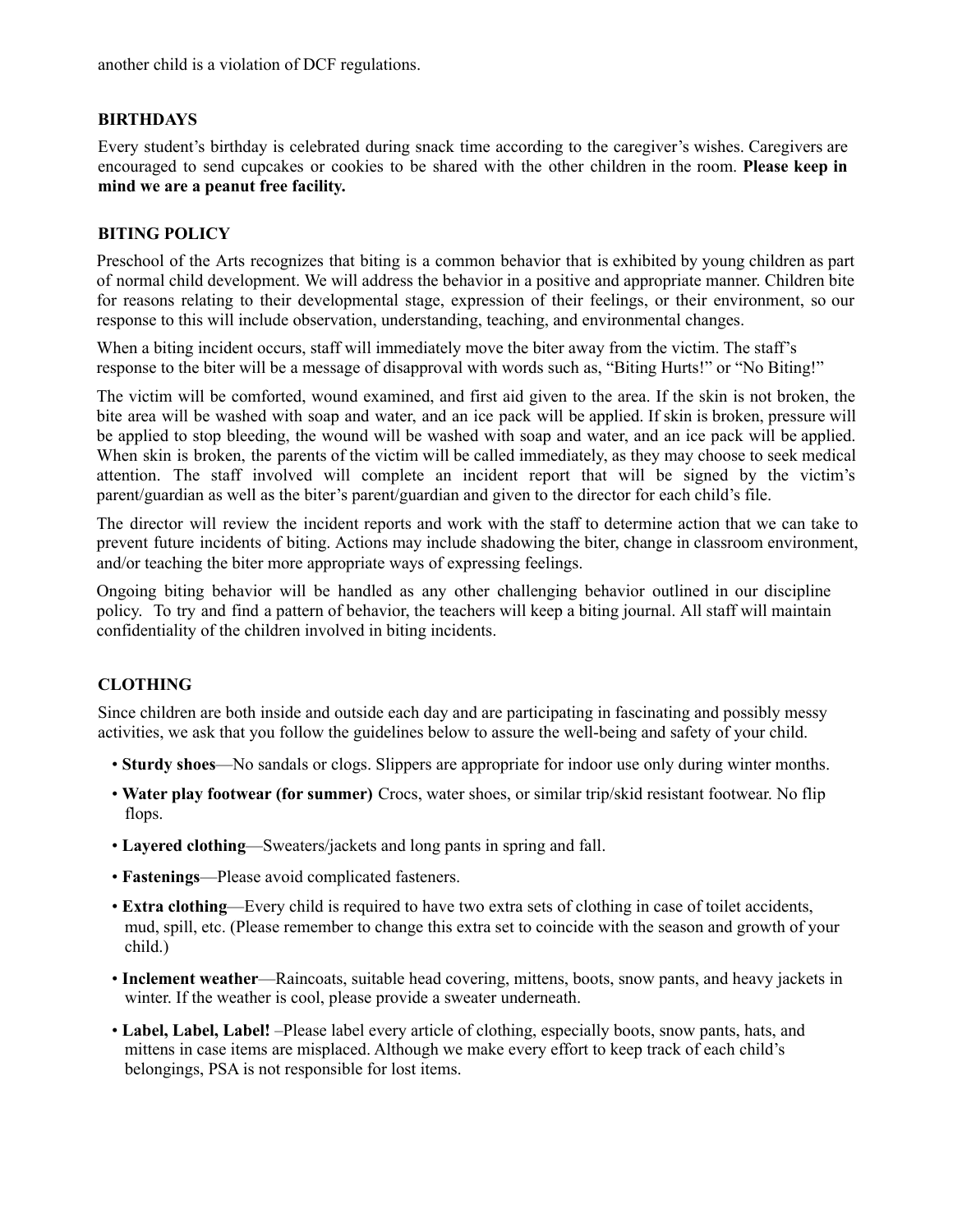#### **COMMUNICATION**

**Special notices and daily communication will be communicated via Brightwheel. Please check frequently** as this is how the Director and teachers will communicate with you while you are not present in the **center or over the weekend.**

- Invoices are sent via email. You are required to monitor your address(es) regularly and ensure that email from <u>bookkeeperpsa@gmail.com</u> or preschooloftheartsinfo@gmail.com do not go to spam.
- Urgent messages will be sent through Brightwheel.as well as weather related delays or closure.
- Lesson plans are posted weekly.
- Snack menus are posted monthly.
- Postings with activities and pictures are made regularly on the website, Facebook, and Instagram. We do not post children's faces on social media, unless previously approved by parents. Only children with photo permission will be featured on social media
- Requests from parent/guardian or staff to schedule a conference may be made at any time.

#### **ALL communication regarding payments, schedule changes, vacation, or termination MUST be made in writing and given to the director or business office and NOT to the classroom teacher.**

#### **CONDUCT/DISCIPLINE**

- Children who attend Preschool of the Arts are expected to behave in a manner that is respectful to their classmates and teachers. Occasionally children have disagreements, misunderstandings, and aggressive physical behavior while interacting with staff and other students. This behavior may consist of hitting, pushing, biting or uncontrollable actions.
- The philosophy of Preschool of the Arts is to work with the child first to correct the behavior or attitude and help the child develop more mature and acceptable ways to solve problems. The primary method is to redirect the child; however, in extreme circumstances it may be necessary to physically remove the child from a situation. Each child is treated with fairness, dignity, and respect.
- If the inappropriate behavior(s) continues, the parents/guardians are contacted by the director. The parents/guardians are asked to work with the school to help the child understand that these behaviors are not an acceptable way to solve problems or interact with others.
- It is the philosophy of Preschool of the Arts to work as a team with teachers, parents, and students in discipline issues. However, it is also important to be aware of the effect of the inappropriate behavior on all the children and staff.
- Parents are asked to refrain from disciplining a child who is not their own.

When disciplining a child, the Preschool of the Arts teachers will:

- Use positive guidance to help the children find the skills to problem solve with their peers
- Redirect the inappropriate behavior
- Set clear limits as to what is appropriate and inappropriate behavior at school.
- Use continuous supervision by staff during any disciplinary action
- Will prohibit abusive, neglectful, corporal, humiliating, or frightening punishment Will prohibit physical restraint, unless such restraint is necessary to protect the health and safety of the child or other people
- If aggressive and/or inappropriate behavior persists, the parents/guardians must comply with the following requirements for the child to remain at Preschool of the Arts:

**Resolution of issue:** Meet with parents/guardians, teachers, the director, and owners to establish a plan to resolve the issue and change the behavior. Set a date to evaluate the progress of the plan, usually one week.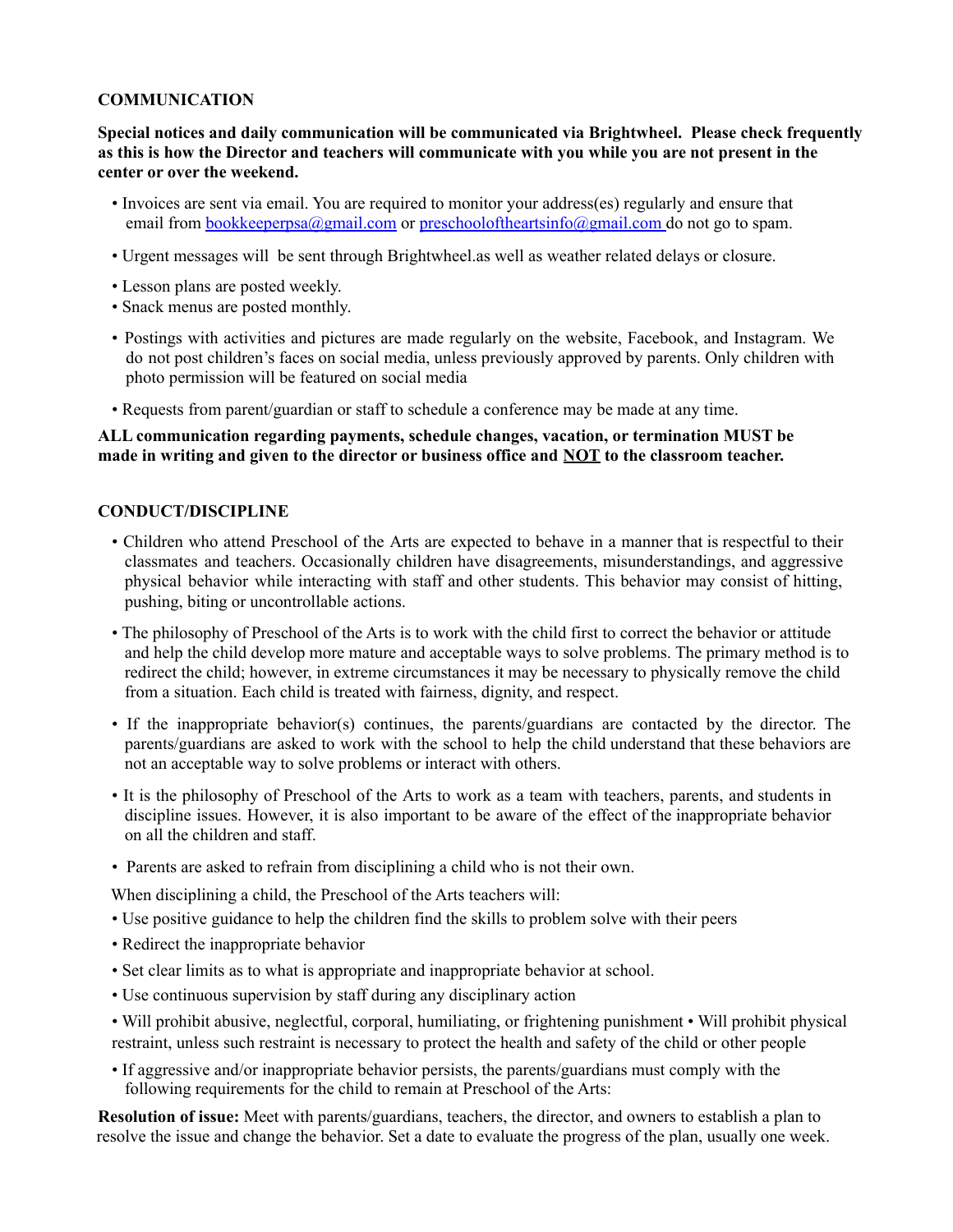**Counseling or testing:** If recommended by the staff, parents/guardians will pursue this avenue.

**Behavior Modification:** If recommended, parents/guardians and teachers will participate in the behavior modification program that is developed. This will be developed collaboratively with the director, teachers, and parents/guardians. This may include changing of group settings or classrooms. The child will be included if it is deemed appropriate.

**Monitoring:** If extra staff is required to provide one-to-one monitoring for the hours the child is at school, the parents/guardians will be responsible for the cost of that staff member.

**Re-evaluation:** Staff members report to parents/guardians, director, and owners the results of child's response to the plan. Parents/guardians will share experiences. Staff will continue to monitor behavior for the next few weeks to help in potentially volatile situations and to devise problem solving alternatives with the child. (PSA, working in conjunction with caregivers, generally has a great deal of success in changing unacceptable behavior.)

**Withdrawal:** If results of above are ineffective, the director or owners may request one day or short- term withdrawal. In the case of a child's inability to change aggressive behavior or a parent/guardian who is unwilling to comply with the requirements of the school, the child will be required to be withdrawn from the school for the welfare and safety of the students and staff. In case of extreme severity, this may occur on short notice. PSA is not responsible for any inconvenience or costs to the family in such situations.

#### **CONFERENCES/PROGRESS REPORTS**

Preschool of the Arts has an open-door policy, parents are welcome to stop by with or without an appointment and check in on their child or the program. Formal conferences are scheduled at the request of a parent/guardian, staff member or Director. Since we try to greet parents/guardians each day at drop-off and/or pick-up and informal discussions often take place at that time, formal conferences are not mandatory. Progress reports are issued mid-year and in June for children in Preschool and PreK programs.

#### **CURRICULUM**

Children can choose thematic, developmentally appropriate, creative activities daily. Your child can exercise personal choice, according to interest and preference, and choose which areas and activities in which to participate. All curriculum is delivered to children in a method that is age appropriate. To build a lasting foundation for all learning that will continue through the life of the children in our care the staff will provide each child with:

#### **Infants/Toddlers:**

- Individual attention in a warm, loving environment
- Sensory stimulation
- Tummy time
- Tracking of milestones
- Potty training
- Developmentally appropriate curriculum using the Connecticut Early Learning Development Standards (CTELDS)

#### **Preschool/Pre-K:**

- Discovery (math, science, social studies)
- STEM/STEAM
- Literature
- Music
- Art
- Creative Movement
- Spanish
- Developmentally appropriate curriculum using the CTELDS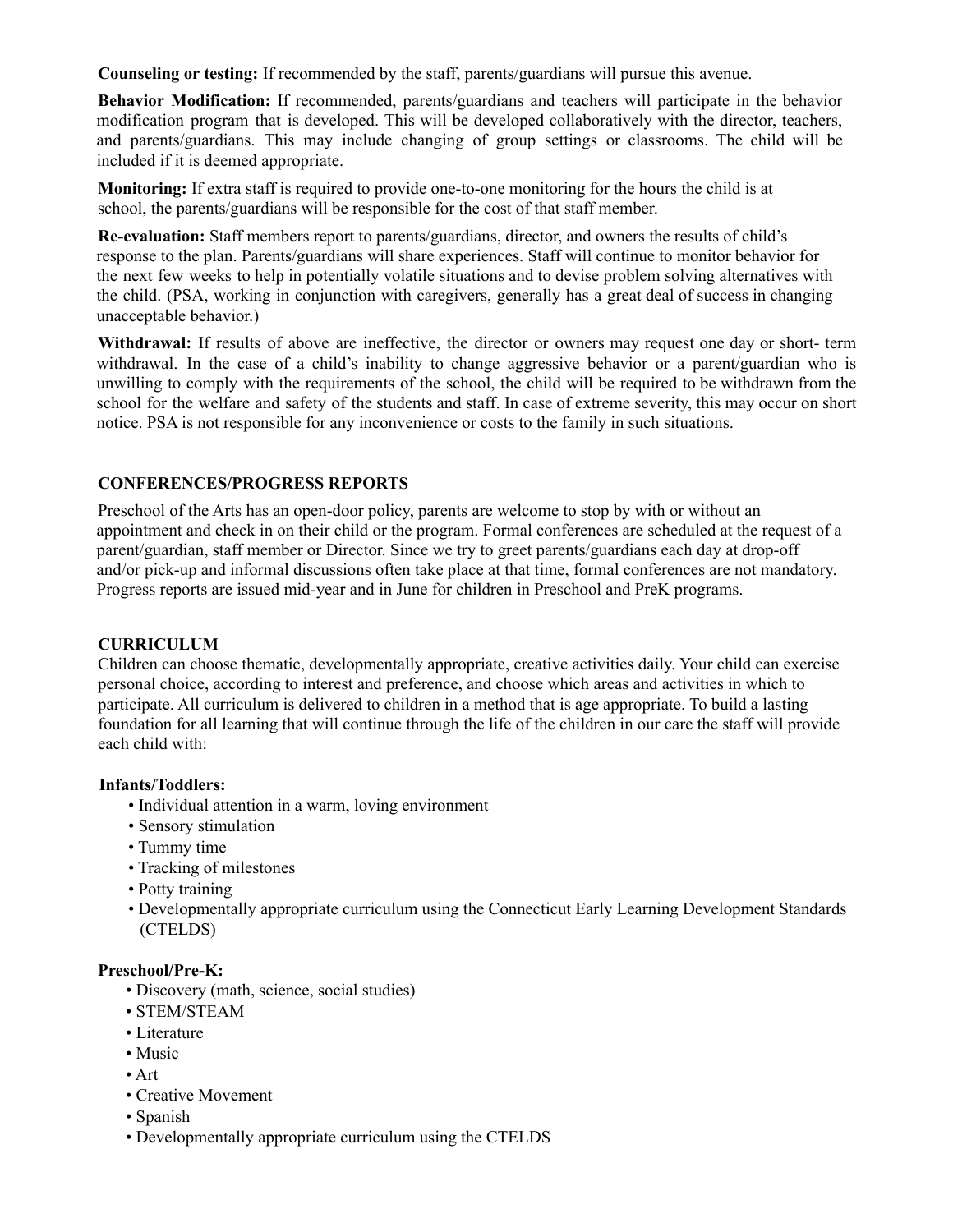#### **For more information on the CTELDS please visit www.ct.gov/oec**

#### **EVALUATION/TESTING**

Any tests that we administer are informal and are used only for screening purposes. If it is determined that a child may need special services, parents/guardians are directed to appropriate persons for further evaluation.

#### **FAMILY NIGHTS**

During the year, Preschool of the Arts may sponsor evenings to give caregivers an opportunity to gain insight into the daily life of their child(ren) at school. Among activities we may sponsor are Literacy Night, Family Music Night, Math Night, Art Night, book fairs, or concerts.

These interactive programs are an important supplement to the established daily curriculum. We believe the education of the caregivers is as important as the education of the child.

#### **FIELD TRIPS**

Our Summer Program may include one or more field trips where children 3 and up visit an offsite attraction for a large portion of the day. On those days, the field trip constitutes the daily program; if you choose not to have your child participate in the field trip, no alternative program will be provided. No credit will be issued if you choose not to have your child participate.

There will be a charge for each field trip to defray the cost of transportation and admission.

Parents are welcome to join their children on field trips but will be responsible for their own price of admission.

#### **HEALTH ISSUES**

Your child's health is a matter of major importance to the staff of Preschool of the Arts. Below are the guidelines that staff, and parents/guardians are requested to follow:

- A State of CT Child Health Record (current within the last 24 months for school age children and yearly for under school age children) must ALWAYS be on file in the office (state of CT licensing requirement).
- If a child has food allergies, parents/guardians must provide a list of forbidden foods and possible alternatives to provide an allergy free environment - particularly where peanut allergies are concerned.
- A physical examination is required every year for infants, toddlers, and preschool children and every two years for school age children (state of CT requirement).
- A flu shot is required annually for children ages 6 weeks through 60 months.
- A form showing proof of standard immunizations, signed by the child's physician, and updated annually, must be on file in school (or provide exemption form). All children under the age of 5 must provide documented proof of a flu shot given between Sept. 1 and Dec. 31 (state of CT requirement).
- A daily health inspection is performed upon arrival at school.
- An ill child may be refused entry to school or sent home during the day.
- If the child's physical condition poses a health risk to other students, including three bouts of severe loose stool, the child will be isolated with a staff member until the arrival of a designated caregiver (within one hour).

• When a communicable disease is reported in the school, a notice is posted to inform all parents/guardians. (No names are on the report, merely the type of medical problem, i.e., strep throat)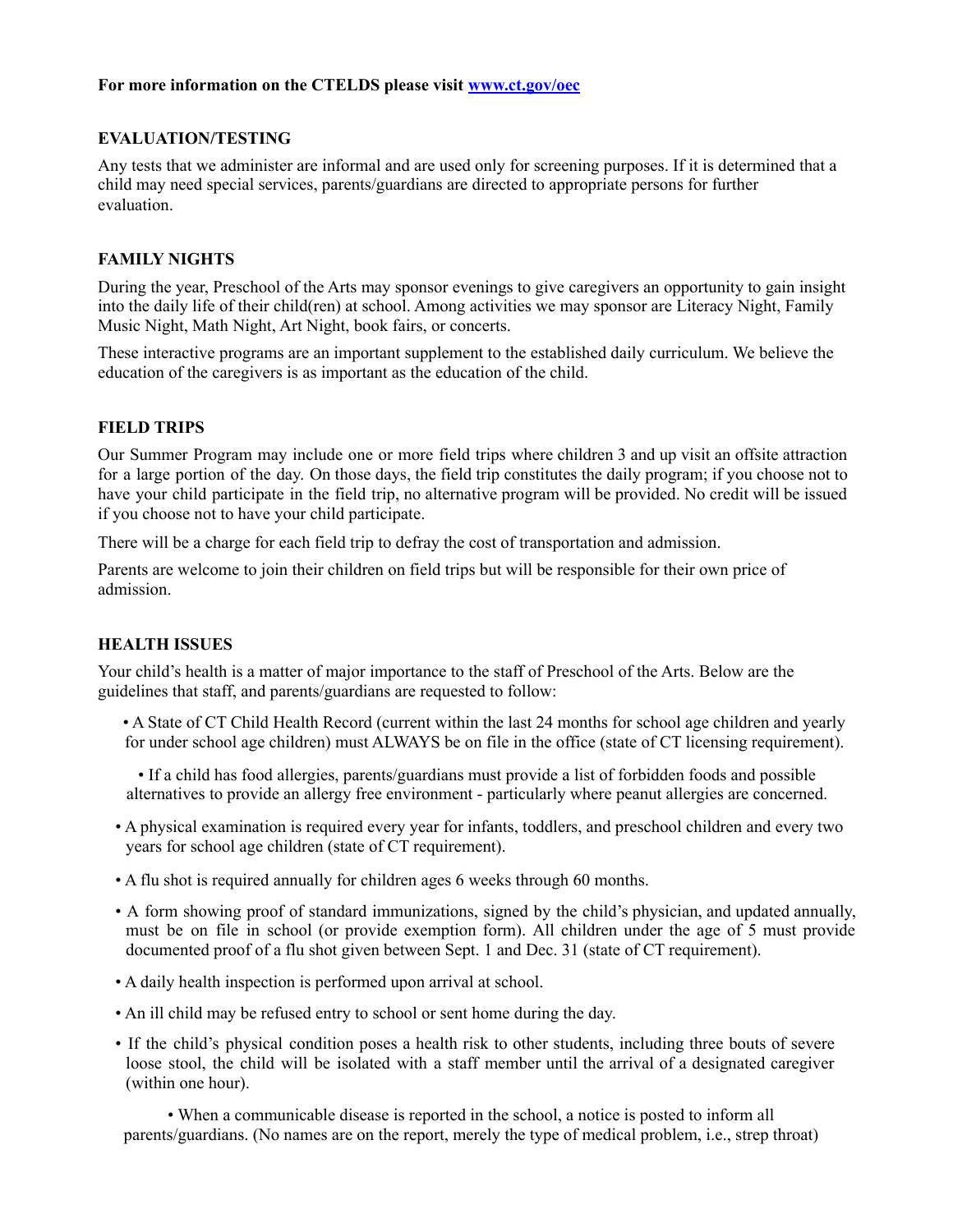#### **KEEP YOUR CHILD HOME IF HE OR SHE: (Please see COVID Addendum for additional Information)**

- Has a fever of 101° or has had one during the previous 24-hour period.
- Has been on an antibiotic for less than 24 hours.
- Has vomited or has had diarrhea in the last 24 hours.
- Has a constant cough.
- Is fussy, cranky, or generally out of sorts.
- Is overly tired: rest at such times may prevent the development of serious illness.
- Has symptoms of a possible communicable disease (reddened eyes, sore/red throat, unusual skin rash, skin eruptions [e.g., chicken pox], abdominal pain, or high fever.
- Be sure to let the school know if your child will not be in due to illness.

#### **YOUR CHILD MAY COME TO SCHOOL:**

• If a cold is minor, the child is active, and he or she can participate in inside and outside

activities.

• With a doctor's permission.

#### **INFANT/TODDLER:**

**Biting:** see "Biting Policy"

**Bottles:** As part of our policy, we are concerned about the physical and emotional well-being of all children in our care. While we encourage breastfeeding, for your infant's well-being, he/she must be comfortable taking the bottle before beginning attendance at Preschool of the Arts.

**Swaddling:** Swaddling your child will only be permitted with your permission in room one per the Sleep Habits form presented upon your infant's arrival at Preschool of the Arts.

**Toilet Training:** Toddler staff are happy to work collaboratively with parents and children when both parties are ready to toilet train. Please provide several changes of clothes daily during this time. During toilet training, a staff member will escort all children to the bathroom. They will be encouraged to try sitting on the toilet by themselves, as well as wiping and hand washing.

#### **CHILDREN MOVING INTO THE THREE-YEAR-OLD PROGRAM MUST BE TOILET TRAINED BEFORE THEY CAN MOVE UP.**

#### **LICE:**

Children **must** remain home until all nits are removed.

#### **MEDICATION**:

The center will only administer medications which include prescribed inhalers and premeasured commercially prepared injectable medication, (i.e., Epi-pens, Auvi-Q, etc.) non-prescription topical medication, and EMERGENCY oral medications (i.e., Benadryl). The parental responsibilities include providing the center the proper medication authorization form and parent/guardian giving the center authorization to administer the medication. This form is available at the center.

The medication authorization form must include information, such as:

• The child's name, address, and birthdate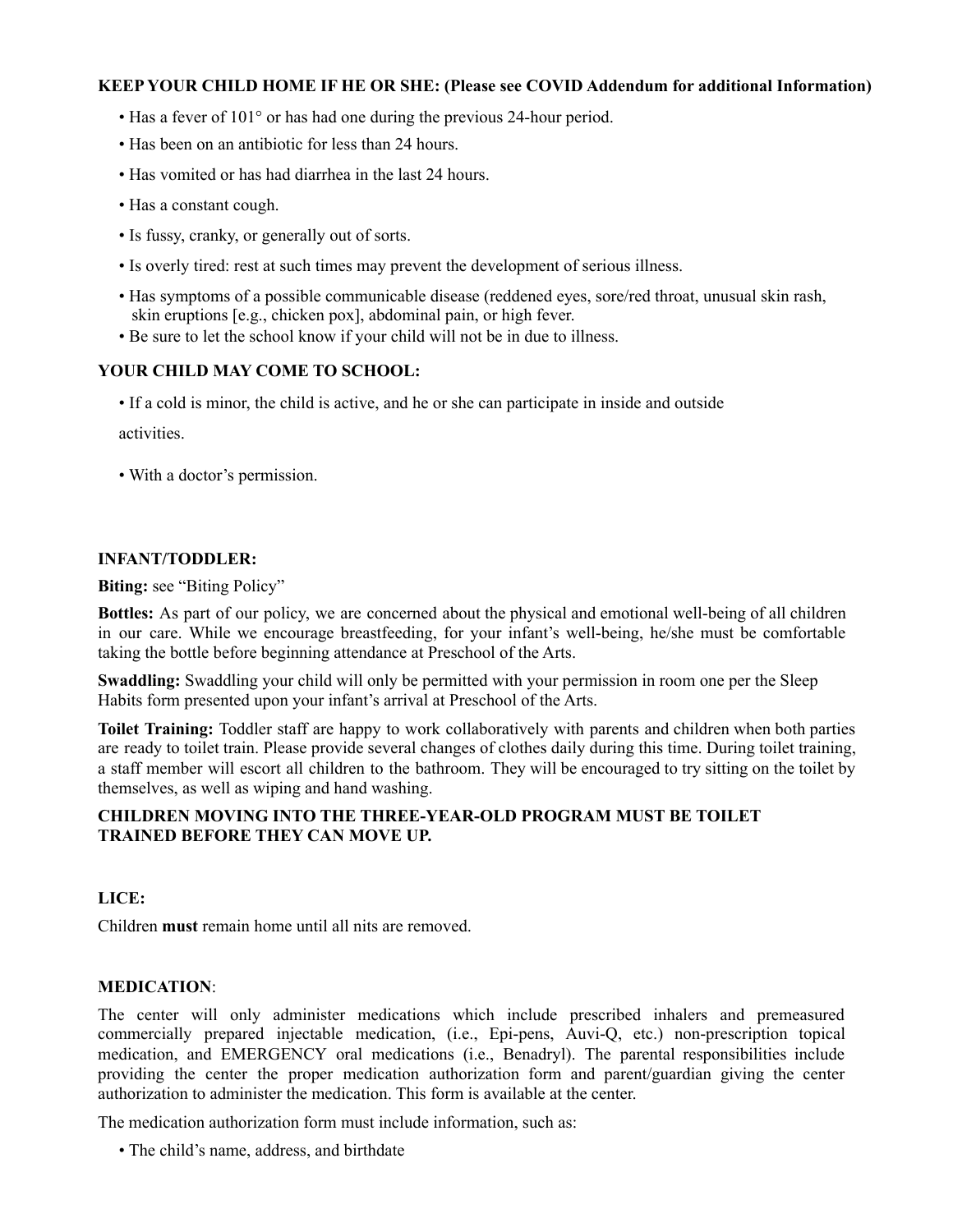- The date the medication order was written
- Medication name, dose, and method of administration
- Time to be administered and dated to start and end the medication
- Relevant side effects and prescribers plan for management should they occur
- Notation whether the medication is a controlled drug
- Listing of allergies, if any and reactions or negative interactions with food or drugs
- Specific instructions from prescriber how medication will be given
- Name, address, telephone number and signature of authorized prescriber ordering the drug
- Name, address, telephone number, signature, and relationship to the child of the parents giving permission for the administration of the drug by the staff member

Please note that there are many variations of the medication administration form that medical providers have access to. It is the parent/guardian's responsibility to ensure the medication administration form clearly states that it is for licensed childcare centers. Please understand that your child may not be able to attend if he/she does not have the proper authorization

The medication must be in the original container, properly labeled, not expired, and prescribed specifically for the child.

PSA reserves the right to consult with our nurse consultant (within 24 hours) before administering medications. Any child with a specific medical diagnosis (i.e., juvenile diabetes is required to give PSA a two week notice prior to starting to ensure proper staff training.

If a child has a serious allergen (such as peanuts, bee stings, etc.), an epi pen or other form of medication must be provided, as well as a plan of care. **Please include a list of forbidden foods/allergens and alternatives. This care plan must be signed by a doctor.**

#### **MIXED AGE GROUPING**

At Preschool of the Arts, children play and learn in mixed age groups. Older children set good examples and younger children benefit from interacting with older children for age-appropriate activities. Children are grouped according to age and developmental level. The philosophy of Preschool of the Arts is to give children an opportunity to interact with children of other age groups, so there will be times when they may be with older or younger children. An example of this may be in having a reading buddy who is a school-aged child for a toddler. This might occur at the beginning or end of a day when numbers are low in any of the rooms. It will always occur with supervision by a teacher.

#### **NAPPING**

All children remaining at the center all day are required by state law to have a nap/rest period each day. Children over 12 months may bring a "lovie" (small stuffed toy or small blanket) for nap time use and **must** bring a blanket and crib sheet. (Pillow no larger than 12x9, if desired.) These are to be stored in a labeled, non-plastic bag (duffle or reusable tote) and taken home for cleaning at the end of **every** week.

Infants will be placed on their back in a crib without blankets, pillows, toys, bottles, or any other item that could pose a suffocation risk. Parents may bring in a labeled sleep sack for their child. If an infant were to fall asleep in an area other than the crib, they will be moved to a crib.

#### **OUTDOOR PLAY**

In keeping with the Preschool of the Art's policy that outdoor play is important to the growth and development of young children, we go outside to play every day, morning, and afternoon unless the wind chill is below 20 degrees, or the heat index is above 90 degrees. The children may also go out for short periods of time in light rain or when it is snowing. Children should be dressed appropriately for the weather (we recommend layers) and should also have an extra set of clothes in case they get wet or dirty. It is important to children's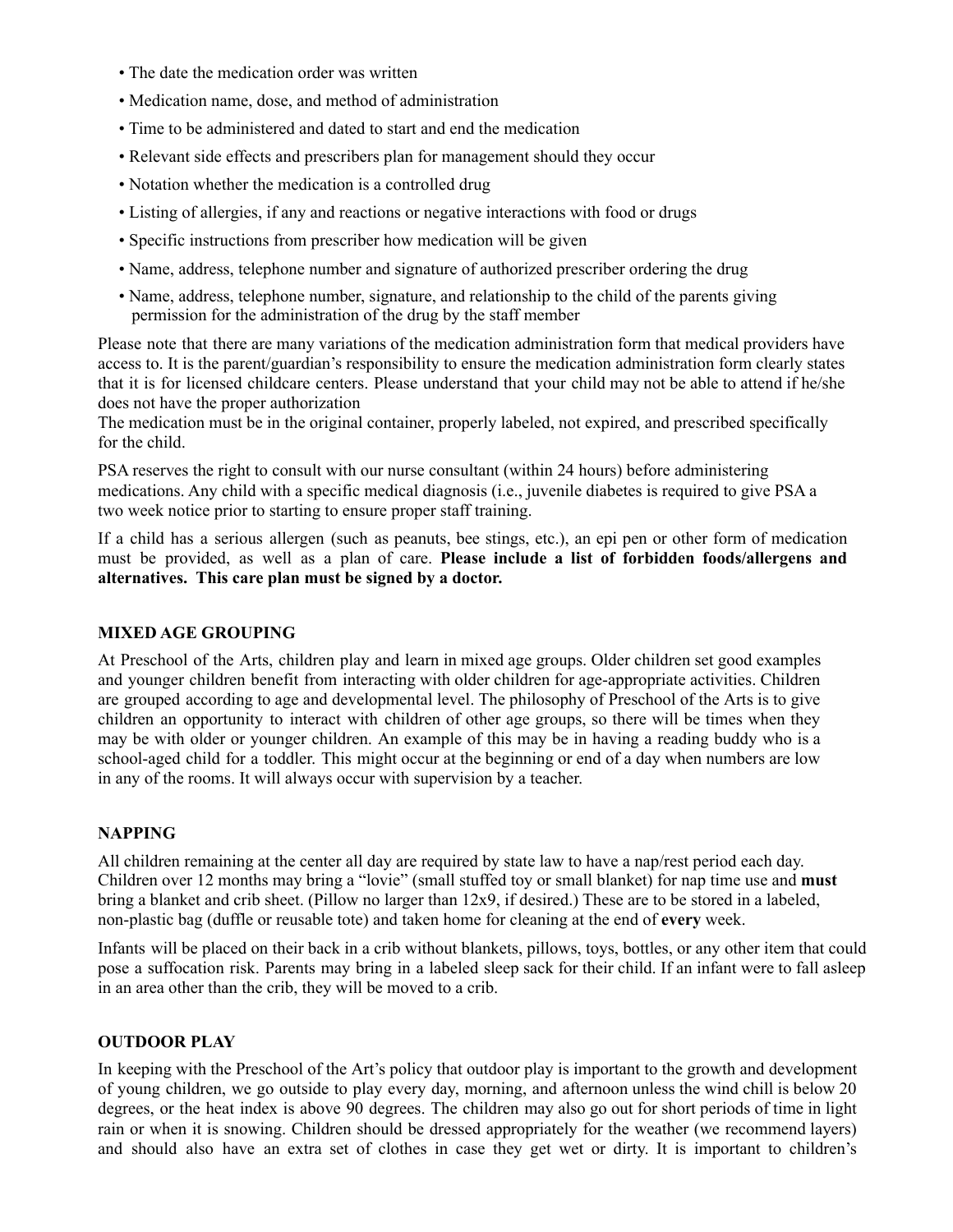development to have them experience this kind of play. Because we cannot provide one on one care, it is not possible for us to make exceptions to this rule for one child. If your child is too ill to go outside, they should not be attending school. The decision to go outside is determined by the director.

### **2021-2022 CLOSINGS:**

**The school is closed on the following days: Good Friday: Friday, April 15, 2022 Memorial Day: Monday, May 30, 2022 Independence Day: Monday, July 4, 2022 Labor Day: Monday, September 5, 2022 Thanksgiving: Thursday, November 24,2022 Thanksgiving Break, November 25,2022 Christmas: Monday, December 26,2022 New Year's: Friday, December 31,2022**

## **Early Closing: 2:00pm**

**Day before Thanksgiving, Wednesday, November 23, 2022**

#### **Delayed openings and early closings for inclement weather:**

Notification of delays, early closings, and closings due to inclement weather, power outage, or any other reason you will be notified via Brightwheel. **No credit is given for the days the school is closed.**

#### **We make every effort to keep school open for your convenience when weather conditions and safety conditions permit.**

#### **SNACK/LUNCH**

#### **ALL SCHOOLS ARE PEANUT FREE**

**Allergies:** Some children are highly allergic to certain foods. If there is a child in the school who is allergic to specific foods, action is taken to note that allergy and isolate the child from the allergen. Other foods will be prohibited, if necessary. Every precaution is taken to ensure that your child is well cared for. To create an allergy free environment for your child, please submit a list of allergens/forbidden foods and possible alternatives.

**Snack:** Nutritious snacks are served mid-morning and mid-afternoon. Your child will be offered at least two food groups at each snack time. Milk & water are offered during snack. Your child may also participate in preparing some of the homemade snacks at school.

**Lunch:** Children who stay over the lunch hour are required to bring a simple lunch.

#### • **PEANUTS AND PEANUT PRODUCTS ARE NOT ALLOWED**

- Easy Mac is not allowed as it may present a danger of burning your child.
- Milk and water are offered during lunch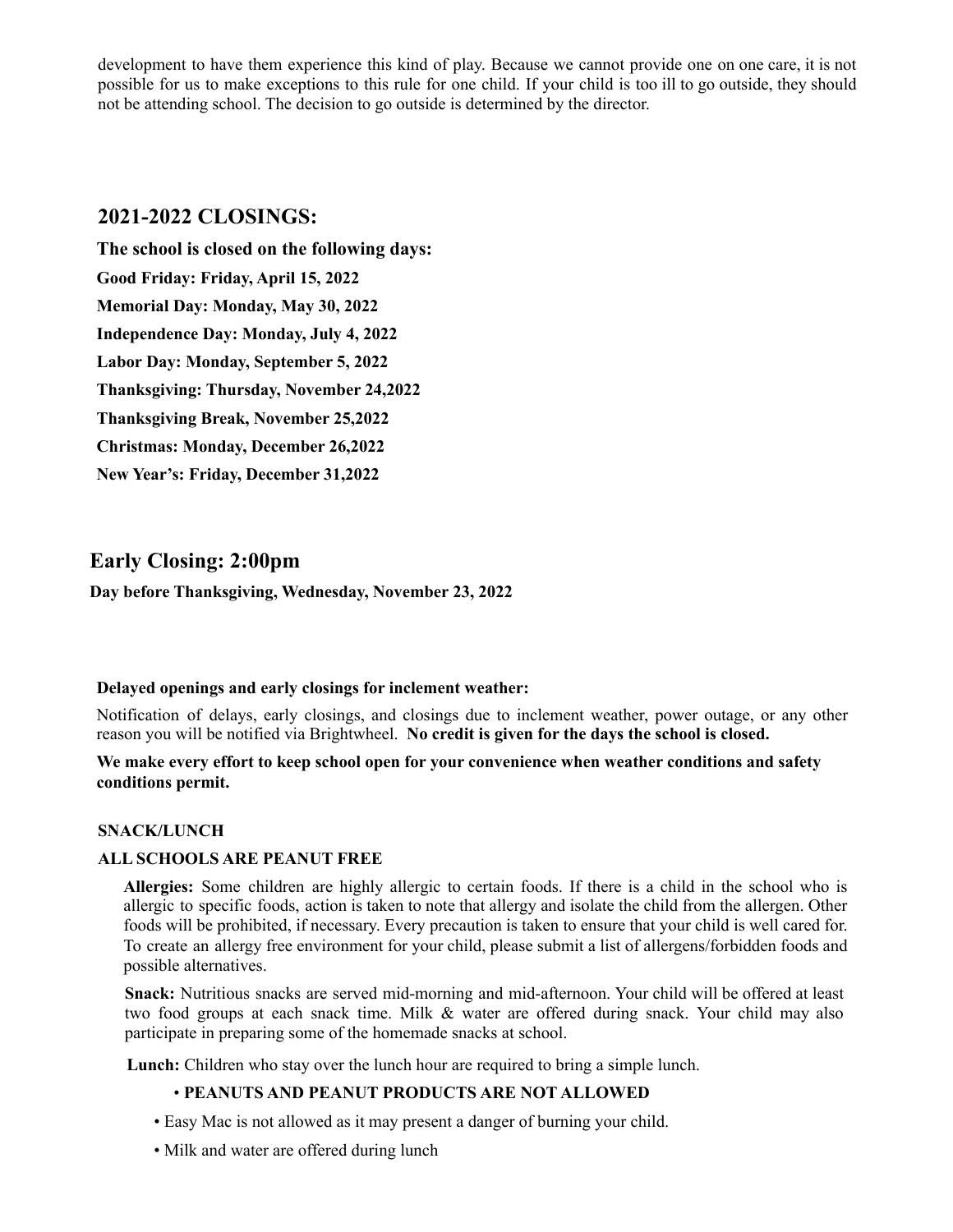**Children under three:** We will heat lunch, up to one minute. Children are to have their meal cut to an appropriate size. **Grapes and hot dogs are only allowed if sliced and halved.** Bottles and sippy cups must be labeled with the child's FULL first name. Bottles and sippy cups cannot be refilled. Parents must provide enough for each day.

**Children over three:** Lunches should be sent with a cold pack and/or thermos. The school staff cannot be responsible for refrigeration or heating your child's lunch.

#### **STAFF**

Many lead teachers are experienced early childhood educators, some with a minimum of two years study in education. All staff members participate in a continuing education in-service program for professional development to remain current with changes in requirements and current early childhood educational research. Preschool of the Arts places a strong emphasis on the quality of the educational program we offer at all levels.

#### **TOYS**

Apart from toys that are needed to help ease your child's transition from home to school, you are requested to leave your child's toys at home or in the car. If an item is brought to school, PSA cannot assume responsibility for it. If it is brought for show and tell, it must have your child's name on it.

#### **REGISTRATION, TUITION AND PAYMENTS**

#### **2020-2021 REGISTRATION**

**Infant/Toddler:** The Infant/Toddler program year begins the first of the year and is for 12 months. The registration fee is \$50 (\$25 for additional siblings.)

**Preschool/Pre-K/School-Age:** The Preschool and School Age program year begins the first of the year and continues until the end of the year, a total of 52 weeks. As with the infant/toddler program, the registration fee is \$50 (\$25 for additional siblings). If your child advanced from the toddler to the preschool program within the same school year, the preschool registration fee is waived.

Currently enrolled families will be notified of the need to register or re-register for programs. **We cannot** guarantee space in these programs for your child if the registration (and fee) is not received within 30 **days of notification. Registration will not be accepted if there is a balance on your account.**

#### **DISCOUNTS**

6% bi-annual payments, a 10% sibling discount (if two or more children are in the Unlimited Program), and a Military discount (active duty only) are all available upon request.

#### **PROGRAM DESCRIPTIONS**

**4-Hour Program (Preschool and PreK):** May register for 2-5 days per week. Extra days/hours are available, space permitting.

**Partial Week Program:** Full day program for less than five days per week. Limited space available. The schedule must be the same week to week. Additional days may be added **if space is available** and will be billed separately.

**Unlimited Program:** For parents/guardians who need full time care. We recommend that hours not exceed 10.5 hours per day. Children are eligible to attend during the hours the facility is open.

**Infant Program:** For parents/guardians who need full time care. There is a limited amount of space for a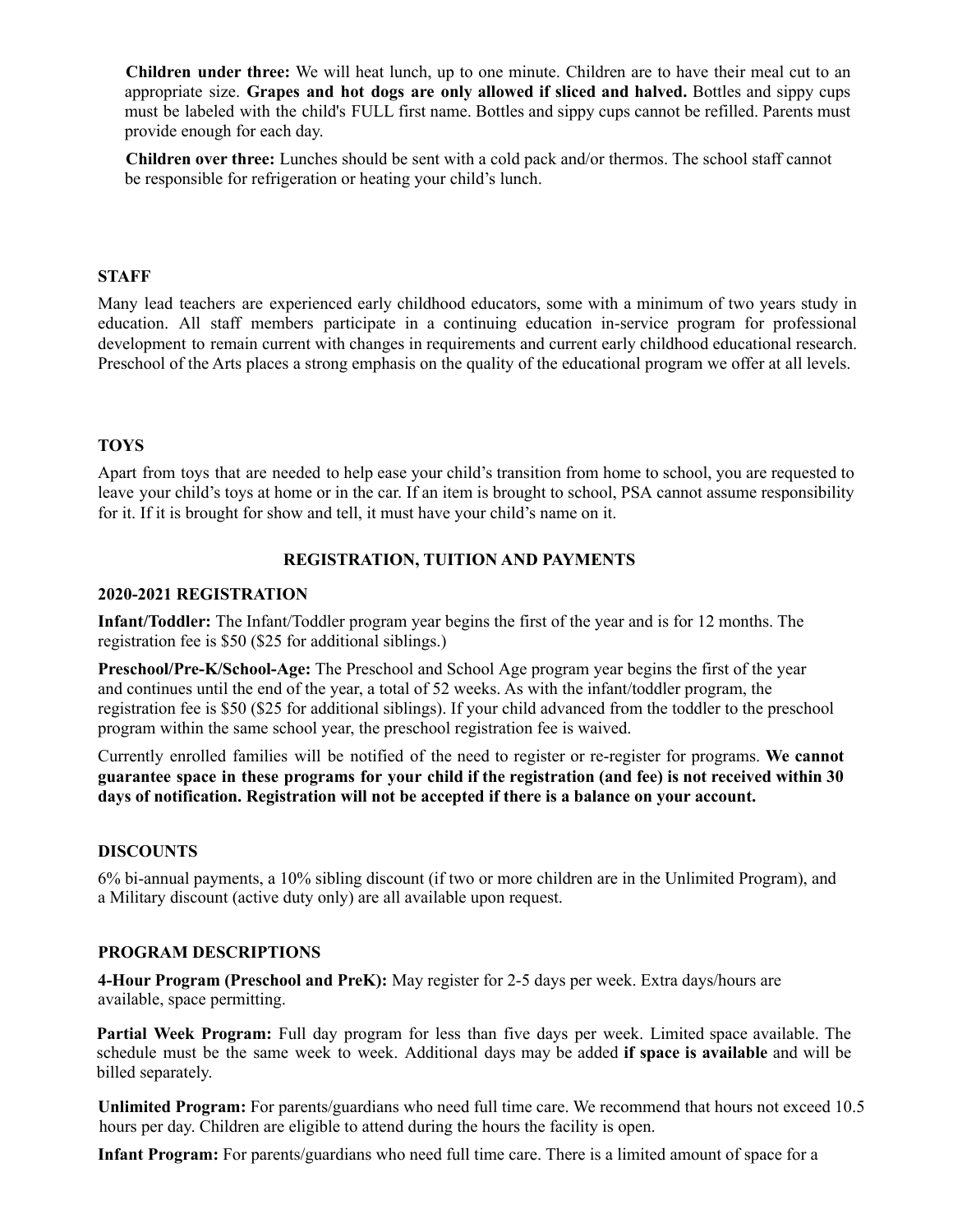partial week option. (ELL is unlimited only)

**Toddler Program:** For parents/guardians who need full time care. There is a limited amount of space for a partial week option. (ELL is unlimited only)

**Preschool Program:** For parents/guardians who need full time care. There is a limited amount of space for a partial week option.

**School Age Program**: Daily and weekly rates apply. Additional hours during school vacations, half days or snow days are available **if space permits. THE CENTERS ARE NOT REQUIRED TO FULFILL SCHOOL-RELATED OBLIGATIONS.**

**Before/After School Care:** 2 days minimum is in effect. Additional hours during school vacations, half days or snow days, are available **if space permits**. Daily and weekly rates are in effect. Sign-up sheets are provided the week before school vacations and will be first come, first served. **THE CENTERS ARE NOT REQUIRED TO FULFILL SCHOOL-RELATED OBLIGATIONS.**

#### **CHANGES/TERMINATION**

**Written notice of two weeks is required to terminate or modify the contract** and must be submitted to the director and the business office. This includes withdrawal from the school age program if the public-school year ends earlier than the Preschool of the Arts year. If the schedule is modified, the annual tuition and remaining installment amounts will be recalculated.

Charges will cease to accrue two weeks after notice of withdrawal is received. Payment is due for the entire last week the child attends. Any other advance payments will be credited.

Each family may make one change to contracted enrollment without charge.

No credit will be given for the days the school is officially closed, including holidays, for days/weeks a child is ill, absent, or for vacation beyond what is granted, which is not charged. No credit will be given for days the school is closed for weather related situations or power outages. Please note that you will **not receive vacation credit if you have a back balance on your account.**

#### **BILLING AND PAYMENT POLICY**

Preschool of the Arts' standard billing practice is to bill upon registration, to be due on/before the start of the contractual year and the balance in equal monthly installments of your child's annual tuition. These monthly payments are due on the first day of each month. You may choose to pay weekly provided that the balance is paid off by the stated due date. There is a \$25 per child late payment fee applied without exception.

We accept cash, money orders, EFT, or a check made out to Preschool of the Arts. If a check is returned by our bank for any reason, a \$35 fee will be charged to cover our costs. After two returned checks, all future payments must be by cash or money order.

If your account goes to collection, you will be responsible for all fees and collection costs incurred.

In the event of an overpayment, the remaining overpay balance will be credited. If the child has been unenrolled, a refund will be sent within thirty days of your child's last day at the center. If any child is out for longer than three weeks due to maternity leave or family illness, or extended family travel, you may reserve the spot by paying half tuition during the time the child is absent. Receipts are available upon request and a year-end tax receipt will be provided by January 31 upon request.

If your account becomes in arrears by 14 days or more, Preschool of the Arts may deny admission for your child.

Either party may terminate care at any time, but if you terminate care with less than two weeks' notice you are still liable for two weeks' tuition from the date of notice.

#### **VACATION:**

After 90 days of continuous enrollment, each family is entitled to one calendar week of vacation per contract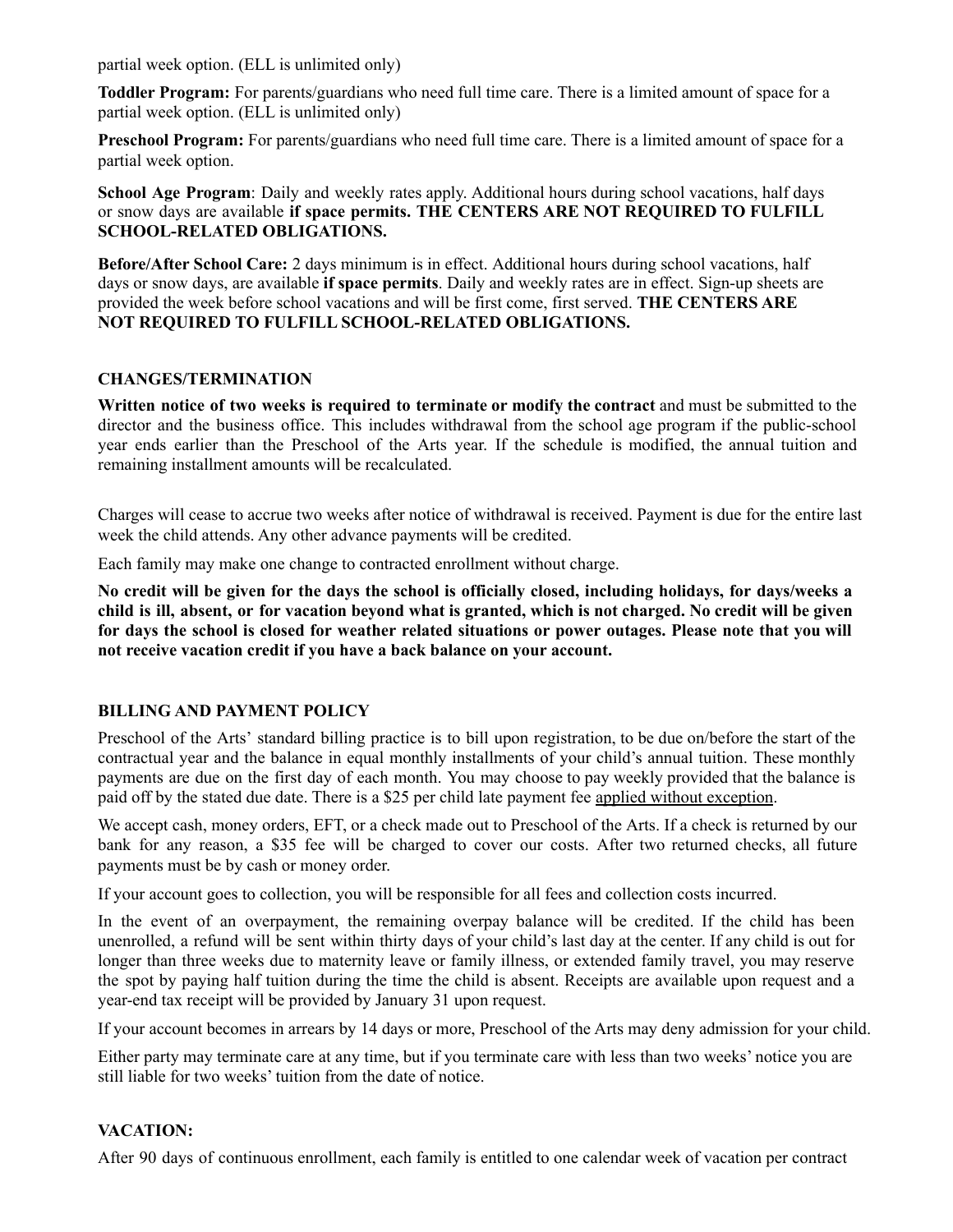term for which there is no charge. The vacation week may be taken only if there is no outstanding balance on the account. This Vacation Notice must be submitted to the director two weeks in advance. Unused vacation credit may not be carried over to future contracts.

#### **SERVICE AGREEMENT**

**Preschool of the Arts** provides full day infant, toddler, preschool, and PreK programs, and a school-age program for children aged 5-12 (5-8 in Ellington).

Preschool of the Arts is licensed by the state of Connecticut.

#### **BASIC SERVICES PRESCHOOL OF THE ARTS WILL PROVIDE**

- Infant caregivers will try to adhere as closely as possible to the schedule indicated by the parent.
- Each infant will have a designated crib. Naptime for infants is on-demand.
- Each infant and toddler will be diapered every two hours, after every bowel movement, or upon schedule requested by the parent (Preschool of the Arts provides wipes).
- Infants and toddlers will have a curriculum that is developed using the CT Early Learning Developmental Standards.
- Children 12 months and older shall be furnished with a mid-morning snack consisting of items from at least three food groups and a mid-afternoon snack for children who are at school after 2:00 p.m.
- The child shall be given assistance with personal care as needed.
- The toddler, preschool and PreK child shall be provided with an opportunity to nap (rest) on a cot provided by the school. The child may nap (rest) longer if requested by the parent/guardian. A blanket, crib sheet and small pillow are to be provided by the parent/guardian and taken home for washing on the last day of the week the child attends. Bedding should be in a tote or backpack with the name visible (no plastic, please). Please send small**, cot-size** bedding.
- The child shall be involved in a program of play and learning experiences that is developmentally appropriate for the ages of the children enrolled in the school. A balance of active and quiet play is provided for with individual and group activities geared toward the emotional, social, physical, aesthetic, and individual growth of young children.
- Preschool of the Arts shall assume responsibility for the child after the child has passed the legally required morning health inspection and has been signed in by the caregiver or designated representative of the parents/guardians.
- The child shall be administered physician prescribed life-saving medication only upon the written request of the physician and parents/guardians. Preschool of the Arts shall have no responsibility of any kind whatsoever for failure to provide requested prescription medication nor for adverse reactions which are caused by the administration of such prescribed medication.
- Preschool of the Arts shall give appropriate first aid to an injured child. A parent/guardian shall be contacted if it is the judgment of the school staff that immediate medical attention is necessary. If it is the judgment of the school staff that the injury is of an emergency nature, paramedics shall be called to the school and a parent/guardian shall be contacted.
- An ill child shall be isolated from the other children and given appropriate care until picked up by a parent/guardian or a designated representative.
- Preschool of the Arts shall notify all parents/guardians of a suspected exposure to any communicable disease, by posting a sign in the front of the building.
- The school shall make every effort to safeguard personal belongings brought by the child but shall not be responsible for lost or broken items.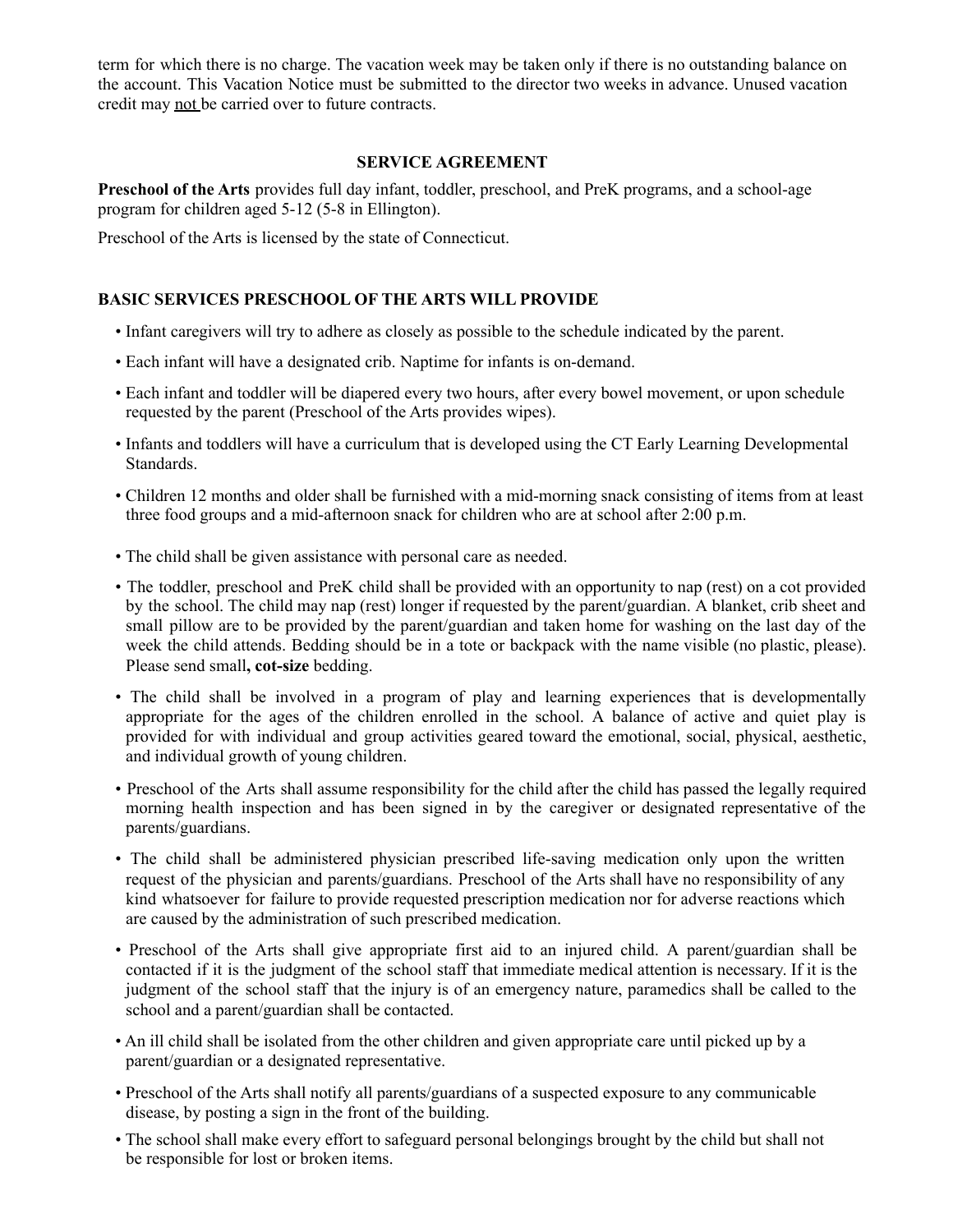• The director or any other staff member shall report to the Department of Children and Families (DCF), or the police department as required by the state penal code any suspicion of child abuse, sexual or otherwise, neglect or endangerment of which they become aware.

#### **SUMMARY OF OBLIGATIONS OF PARENTS OR CAREGIVERS**

A parent/guardian shall furnish requested medical information no less than five days prior to the child's start or registration for subsequent years.

A parent/guardian or designated representative of the child's parents/guardians shall bring the child to the school building upon arrival and sign in on the appropriate register.

A parent/guardian or designated representative of the child's parents/guardians shall sign the child out on the appropriate register before taking the child from the premises.

The parents/guardians shall notify the school in writing when someone other than the parent/guardian will be picking up the child. This person must be on the pick-up list and show proper identification.

The parents/guardians shall provide infants with necessary milk and foods and all other children with a nutritious lunch. Contents should follow guidelines as specified in the Family Handbook.

The parents/guardians shall provide diapers for infants and toddlers. If the child runs out, Preschool of the Arts will have diapers available to them. However, parents/guardians will be charged \$1 per diaper for this service.

The parents/guardians shall provide children over 12 months of age with a small blanket, crib sheet, and pillow for use at nap time. Parents/guardians of infants will provide a pack and play sheet and may provide a swaddle blanket or sleep sack for nap time.

The parents/guardians shall see that the child is dressed appropriately when brought to school, following the guidelines in the Family Handbook.

The parents/guardians shall notify the school of the child's possible exposure to a communicable disease.

The parents/guardians shall notify the school if the child is to be absent either because of illness or vacation.

The parents/guardians shall give two weeks written notice of withdrawal from the program.

The parents/guardians shall abide by the parking rules of the school, supervise their children in the parking lot, and be observant of other children who are walking to and from the school busses. The parents/guardians will NEVER leave a child in a vehicle unattended. DO NOT PARK IN THE FIRE LANES. THIS IS ILLEGAL.

The parents/guardians shall notify the school when the child will not be picked up at his/her contracted time.

The parents/guardians shall come to school for conferences when asked to do so by a member of the school's staff.

The parents/guardians shall refrain from reprimanding children of other families while on school premises.

#### **TERMINATION OF THE AGREEMENT**

This agreement shall be terminated if any one or more of the following occur:

- 1. The annual contract expires.
- 2. Two weeks written notice is given.
- 3. The death of the child.
- 4. The parents/guardians allow their account to become delinquent for more than one month.
- 5. Failure of the parents/guardians to honor the obligations, rules or regulations listed in this agreement or in any manuals provided by the school.
- 6. The school in its sole and unfettered discretion determines that it is unable to meet the needs of the child.
- 7. The school in its sole and unfettered discretion determines that it is not in the best interest of the school or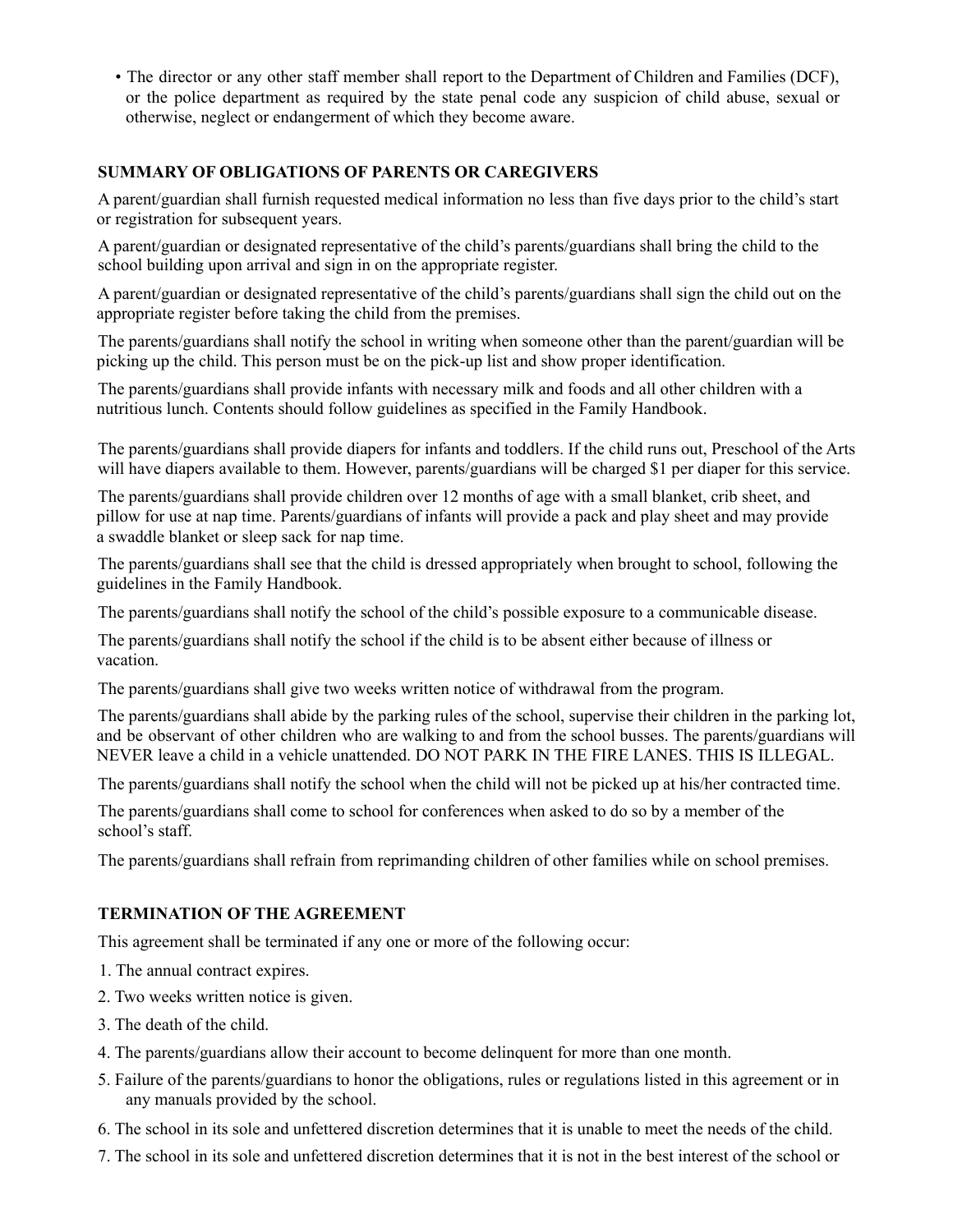other children enrolled at the school to have the child in attendance.

8. Failure of the child's parents/guardians to cooperate with the school, which the school determines in its sole and unfettered discretion, is serious enough to warrant termination.

#### **TERMINATION PROCEDURES**

In exercising its discretion under numbers 6, 7, and 8 above, the school may require the child and/or the child's parents/guardians to attend conferences with school personnel regarding matters that potentially warrant termination of the agreement. The child's parents/guardians may request a conference with school personnel regarding the matters that potentially warrant termination, but the school shall have no obligation to grant any such request.

Preschool of the Arts is not responsible for any inconvenience or costs to the family in the event of termination.

The school owners shall have the sole right and responsibility to determine any disputed factual matters regarding termination of the agreement.

#### **MODIFICATION CLAUSE**

This agreement may be modified whenever any of the circumstances covered by this agreement change. Such modifications may only be made in writing, must be signed, and dated by the parties involved to be binding and effective. Verbal modifications are not binding under this agreement and shall not be enforceable under any condition.

#### **OTHER**

This agreement provides that:

Both parties are aware of the state of Connecticut licensing department's right to interview the child and the school staff and to inspect and audit all records maintained by the school without securing the prior consent of anyone. The parties are also aware of the licensing agency's right to observe the physical condition of the child, including conditions indicating abuse or neglect and to have a licensed medical professional physically examine the child.

#### **ABUSE POLICY/CHILD PROTECTION POLICY**

Preschool of the Arts Preschool of the Arts has a responsibility to prevent child abuse and neglect of children enrolled in our program.

**Child Abuse is defined as:** (refer to Connecticut General Statutes, Section

46b-120.) •Any non-accidental physical or mental injury (i.e., shaking, beating, burning, etc.)

•Any form of sexual abuse (i.e., sexual exploitation)

•Neglect of a child (i.e., failure to provide food, clothing, shelter, education, mental care, appropriate supervision) •Emotional abuse (i.e., excessive belittling, berating, or teasing which impairs the child' psychological growth) •At risk behavior (i.e., placing a child in a situation which might endanger him by abuse or neglect

**All childcare providers (staff) are mandated by law to report** to the Department of Children and Families (DCF) Hotline **1-800-842-2288** within 12 hours if there is actual or suspected child abuse or neglect or the imminent risk of serious harm of any child.

Child abuse or neglect is listed as the following (General Statutes Section 17a-101a-101d)

•(a) Presence of serious physical illness or serious physical injury.

- (1) When there is probable cause to believe that immediate removal of the child and custody of a child is necessary to prevent either the child's imminent death or imminent and serious danger to the child's physical well-being, and
- (2) The child's parent(s) or caretaker(s) is unable or unwilling to protect the child from such imminent death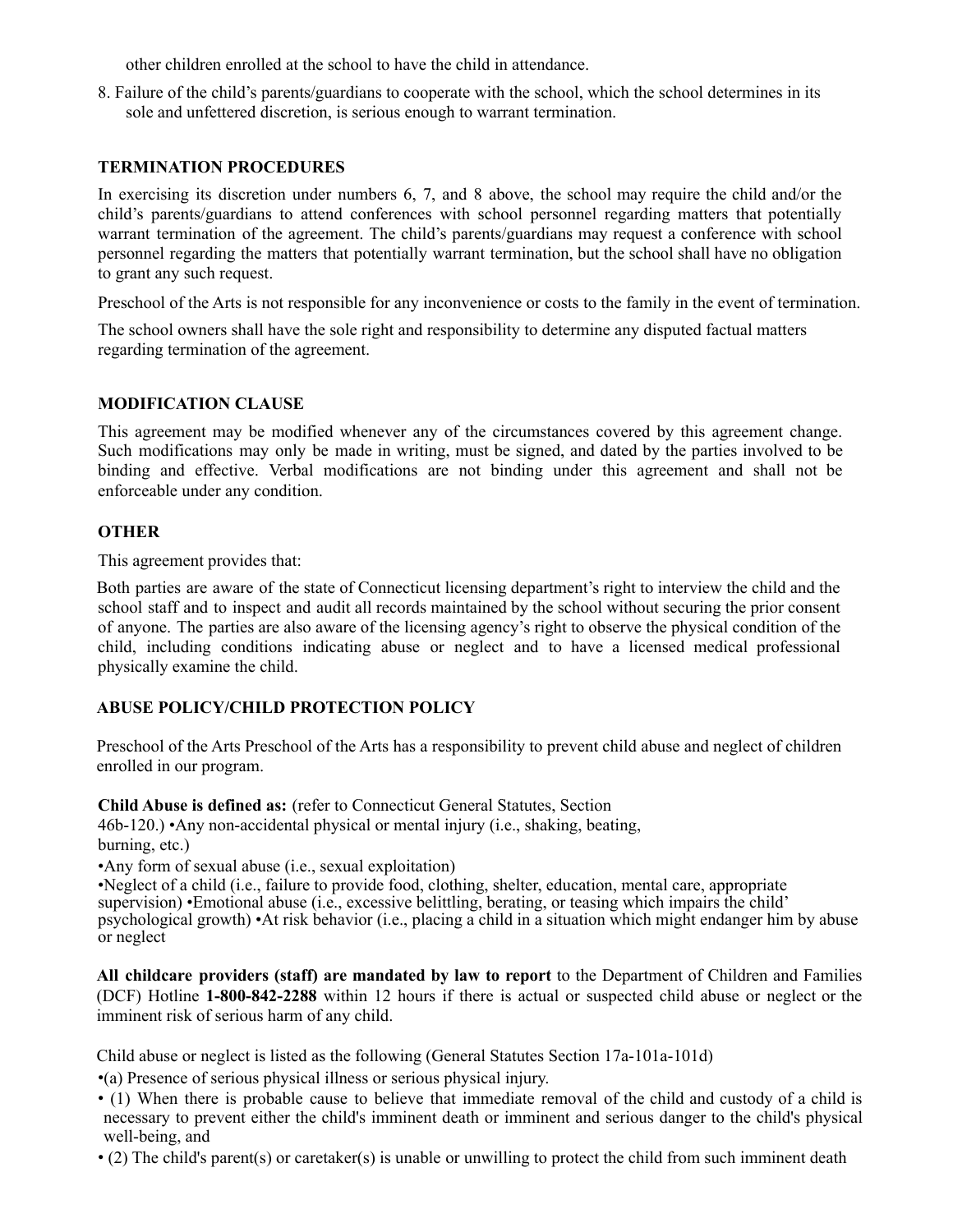or imminent and serious danger to the child's physical well-being.

•(b) Presence of immediate physical danger from surroundings.

• (1) When the risk to the child appears created solely because the child has been left unattended at home, and the child's parent(s) or caretaker(s) has not returned, or sufficient time has elapsed to indicate that the parent(s) or caretaker(s) does not intend to return.

- (c) Child unattended outside the home and all other circumstances involving immediate physical danger to a child from surroundings.
- (1) When there is probable cause to believe that immediate removal of the child and custody of the child is necessary to prevent either the child's imminent death or imminent serious danger to the child's physical well being, and
- (2) The child's parent(s) or other such caretaker(s) is unable or unwilling to protect the child from such imminent death or serious injury.
- (d) Treatment by Christian Science Practitioner.
- For these regulations, the treatment of any child by a Christian Science Practitioner in lieu of treatment by a licensed practitioner of the healing arts shall not of itself constitute maltreatment.

#### **To report a suspected case of abuse or neglect:**

- Call the DCF (open 24 hours a day) at 1-800-842-2288
- Call the Department of Public Health (DPH) at 1-800-282-6063 or 860-509-8045
- Call will be made within 12 hours of alleged abuse or neglect to the DCF Hotline
- Give reporter's name (required but may be kept confidential)
- Give the following information
	- o Name of Child
	- o Address of Child
	- o Phone number of Child
	- o Name of Parents/Guardians
	- o Address of Parents/Guardians
	- o Phone number of Parents/Guardians
	- $\circ$  Relevant information such as: physical or behavioral indicator, nature and extent of injury, maltreatment, or neglect
	- o Exact description of what the reporter has observed
	- o Time and date of incident
	- o information about previous injuries if any
	- o Circumstances under which reporter learned of abuse
	- o Name of any person suspected of causing injury
	- o Any information reporter believes would be helpful
	- o Any action taken to help or treat the child
- Seek medical attention for the child, if needed

#### **It is the responsibility of the Director, Assistant Director, or person acting as Director to:**

- Protect children (including notification of the parent or guardian) once there is an allegation of abuse or neglect of a child enrolled in the program or facility.
- Utilize the nurse as a collateral contact in determining if bruising/marks are more consistent with abuse
- If appropriate, take pictures of bruising that is consistent with abuse.
- Maintain yearly mandated reporter training.

• Complete the 136 forms within 24 hours of initiating a referral to the DCF HOTLINE. • Ensure that any ongoing concerns are consistently addressed with the parent/guardian prior to a DCF referral (unless there is reason to believe that the child would be in danger to return home).

**The person in charge at the time of reporting** will take appropriate steps to provide victims of abuse and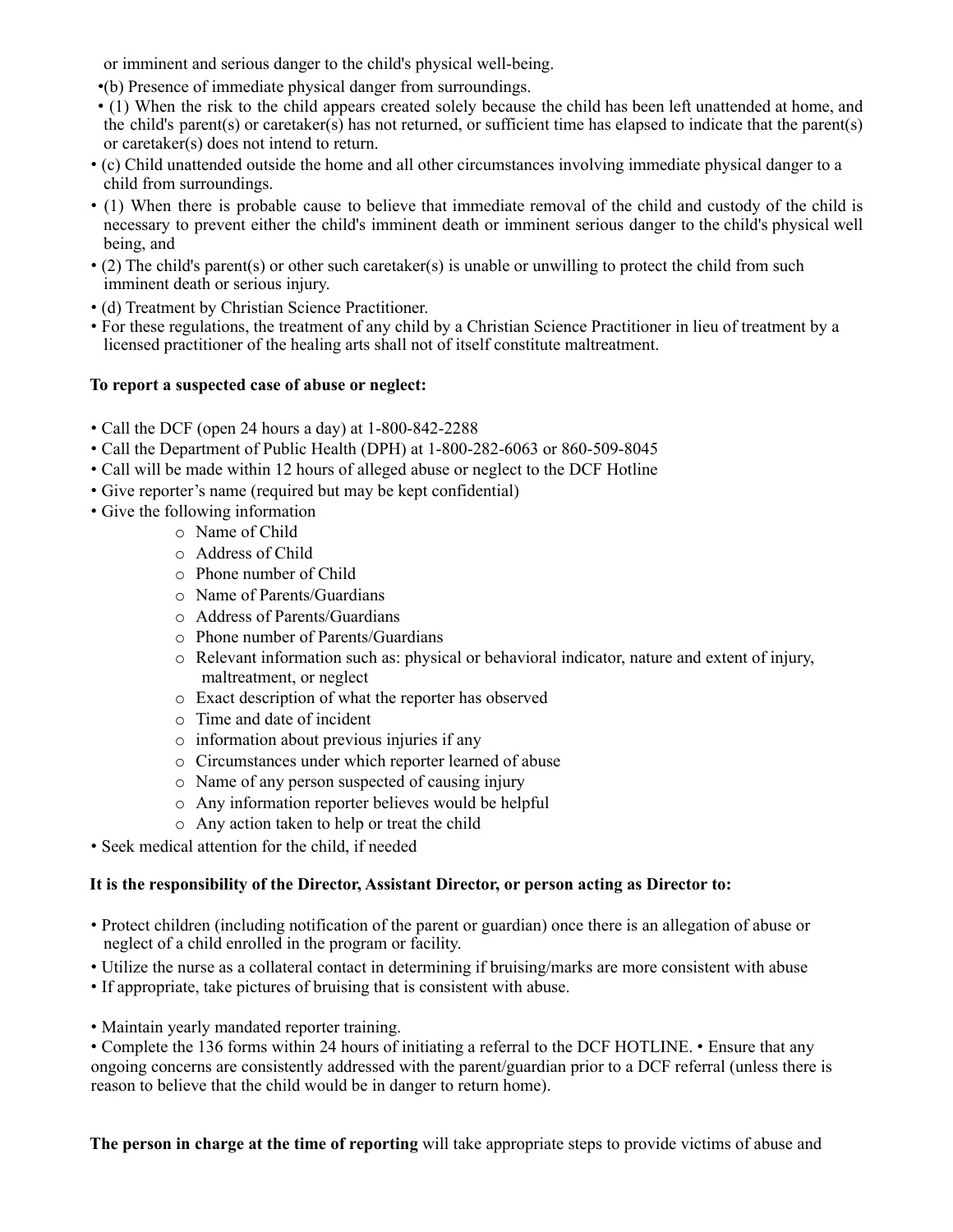neglect with needed medical services.

All employees of Preschool of the Arts are required to comply with the following:

- Take attendance daily for children, recording time in and time out, verifying that parent/caretaker has signed them in and out.
- Discipline children using developmentally appropriate practice including positive guidance, redirection, setting clear limits that encourage children to develop self-control, self-discipline, and positive self-esteem.
- The staff shall not engage in, nor allow abusive, neglectful, physical, corporal, humiliating, or frightening treatment or punishment, and shall not tie nor bind children and shall not physically restrain children except for the protection and safety of the child or others, using least restrictive methods as appropriate.
- The staff shall not engage in, nor allow anyone else to engage in any sexual activity with the children in attendance in the program.
- The staff shall report actual or suspected child abuse or neglect, or in imminent risk of serious harm of any child to the Department of Children and Families (DCF) as mandated by section 17a-101 to section 17a-101e, inclusive of the Connecticut General Statutes (included in paragraph 4 of the Abuse Policy.)
- Any report shall be made to DCF within 12 hours by the mandated reporter.
- The staff understands what constitutes abuse, neglect, child protection and mandated reporting.

**Staff are protected by law from discrimination** or retaliation for reporting suspected abuse or neglect (CT GS, Section 17a-101e)

All phone calls to DCF shall be documented and kept on file at the center of Preschool of the Arts. A copy of all statements from staff and the DCF-136 shall also be kept on file.

**The owners and management of PSA support a zero tolerance** for abuse and neglect and will implement immediate action (suspension, reassignment of job duties, etc.) should there be an allegation that a staff member abused or neglected a child.

**ALL STAFF are required to attend annual staff meetings**, held in late August or early September, focusing on steps for reporting suspected abuse and neglect and the role of a mandated reporter. All new staff will be trained in these procedures prior to their start in the classroom.

#### **This Abuse Policy will be posted on informational board at sign-in station**.

Preschool of the Arts P.O. Box 951 Tolland, CT 06084 preschooloftheartsinfo@gmail.com www.ctpreschoolofthearts.com

The wider the range of possibilities we offer children, the more intense will be their motivations and the *richer their experiences. -Loris Malaguzzi*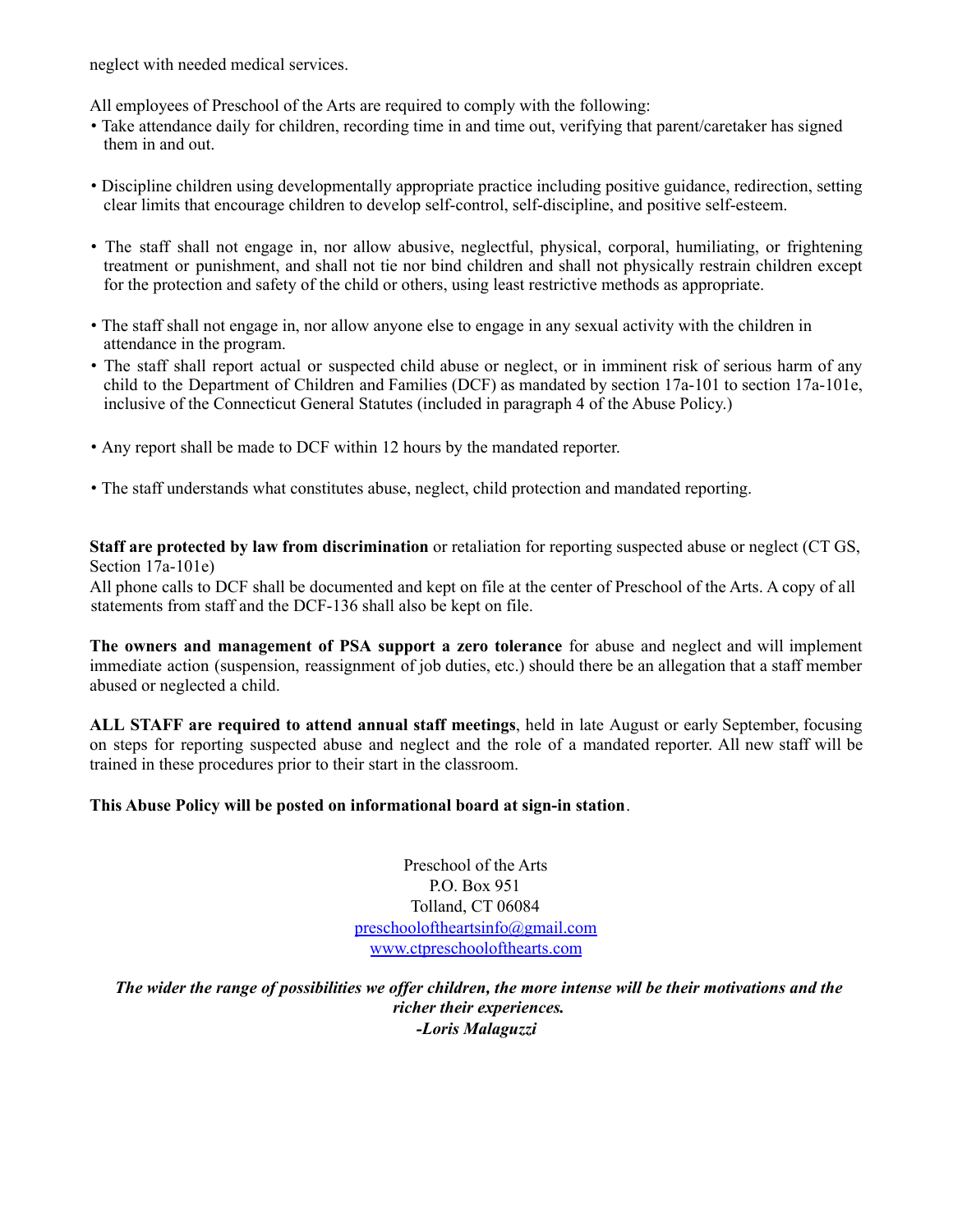# Covid Addendum

Guidelines as of January 13, 2022

Requirements of all childcare facilities: Please note this changes and evolves based on the guidance and mandates given to us:

Staff will wear face coverings at all times Groups of 18 or less per space Children will stay in the same room with the same staff members and classmates Staff will be trained to increase handwashing for themselves and the children in their care, taking at least 20 seconds for washing each time. Social distancing has been implemented to keep children apart outside of their individual classrooms.

A temperature check and visual screening to check for signs of illness prior to entering the facility. Enhanced cleaning and sanitizing will be conducted various times during the day

#### Mask Wearing:

Teaching staff will wear masks at all times when inside. (Outside as long as they can socially distance 6 feet no mask is needed)

Person dropping off and picking up child is also asked to wear a mask

Children ages three and up have to wear a mask

#### Drop Off and Pick Up Procedures:

When children arrive at school and again at pickup, we ask for the adult to wear a mask and social distance as best you can when dropping off. Adults dropping off and picking up are asked to please not enter the classroom. We want to limit exposure risk so that we can remain open and able to provide care.

#### Cleaning and sanitizing:

A schedule of deep cleaning measures will be enforced daily (Cleaning with soap and water followed by sanitizing areas and objects)

It is our policy to have rooms cleaned and sanitized prior to the beginning of each day. Objects that are frequently touched such as toys and games as well as doorknobs, light switches, chairs, tables, cots, playground structures with surfaces made of plastic or metal will be included. Bathroom sinks and toilets also are included. This cleaning will be conducted while children are out of the classrooms. Once all children are gone for the day all areas of the school will be cleaned and sanitized. Note: Toys that cannot be cleaned and sanitized easily will not be used at this time. Illness:

Sick children and staff shall stay home

We must be vigilant for symptoms of illness with children and with staff members If someone is or becomes sick while at school they will be removed from the classroom and taken to a room away from others. Parents will be called. If a staff member becomes ill at school, they too will be sent home.

The area where the child/staff member was will be cleaned and sanitized. The room where the child was taken prior to going home will also be cleaned and sanitized.

Please note that we will follow the guidelines set by the CDC, Local Health and the OEC (Office of early childhood)